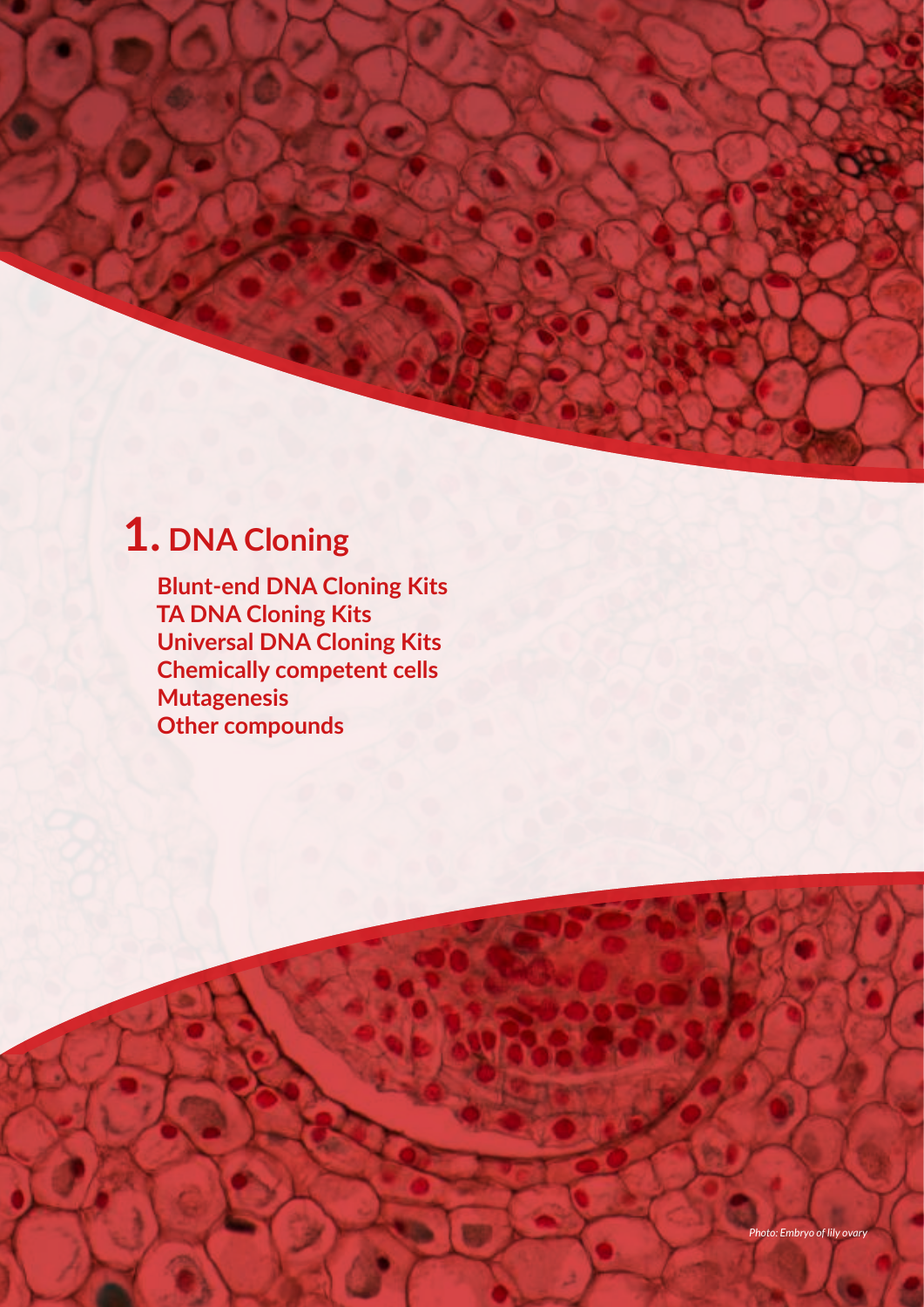# **DNA Cloning**

# **pSpark® DNA Cloning Vectors Selection Guide:**

|                                     |              |                      |              |                      | pSpark®                 |              |                      |                |
|-------------------------------------|--------------|----------------------|--------------|----------------------|-------------------------|--------------|----------------------|----------------|
| <b>Features</b>                     |              | $\boldsymbol{\Pi}$   | $\mathbf{H}$ | IV                   | $\overline{\mathsf{V}}$ | <b>Done</b>  | <b>TA</b>            | <b>TA Done</b> |
| <b>Catalog Number</b>               | C0001        | C0002                | C0003        | C0004                | <b>C0005</b>            | <b>C0006</b> | C0020                | C0021          |
| Page                                | 12           | 14                   | 14           | 15                   | 15                      | 16           | 16                   | 17             |
| <b>Blunt-End Cloning</b>            | $\checkmark$ | $\checkmark$         | ✔            | ✔                    | ✔                       | $\checkmark$ |                      |                |
| <b>TA Cloning</b>                   |              |                      |              |                      |                         |              | $\checkmark$         |                |
| <b>Advanced MCS</b>                 | $\checkmark$ |                      |              |                      |                         |              |                      |                |
| <b>Classic MCS</b>                  |              | $\blacktriangledown$ |              |                      |                         |              | $\checkmark$         |                |
| Done MCS                            |              |                      |              |                      |                         | ✔            |                      | ✔              |
| Ampicillin Resistance               |              | ✔                    |              |                      |                         |              | ✔                    |                |
| Amp/Kanamycin Resistance            |              |                      |              |                      |                         |              |                      |                |
| High copy number (pUC origin)       |              | ✔                    |              | ✔                    |                         |              |                      |                |
| Low copy number (pBR322 origin)     |              |                      |              |                      | $\blacktriangledown$    |              |                      |                |
| <b>Advantages</b>                   |              |                      |              |                      |                         |              |                      |                |
| Cloning without Toxic genes         |              |                      | ✔            |                      |                         |              |                      | ✓              |
| Cloning of unstable fragments       |              |                      |              | $\blacktriangledown$ | $\blacktriangledown$    |              |                      |                |
| kb cloning limit                    | $\checkmark$ | $\checkmark$         | $\checkmark$ | $\checkmark$         | $\checkmark$            |              |                      |                |
| Less initial insert amount needed   | $\checkmark$ | $\blacktriangledown$ | $\checkmark$ | $\checkmark$         | $\checkmark$            | $\checkmark$ | $\checkmark$         | $\checkmark$   |
| Extremely high cloning efficiency   |              | ✔                    |              | $\checkmark$         | ✔                       | ✔            | ✔                    |                |
| Flexibility and free protocol       | ✔            | $\blacktriangledown$ | $\checkmark$ | $\checkmark$         | $\checkmark$            | $\checkmark$ | $\blacktriangledown$ | ✔              |
| Very low background                 | ✔            | $\checkmark$         | ✔            | ✔                    | $\checkmark$            | ✔            | ✔                    |                |
| High stability with no cloning bias | ✔            | ✔                    | ✔            | ✔                    | ✔                       | ✔            | ✔                    | ✔              |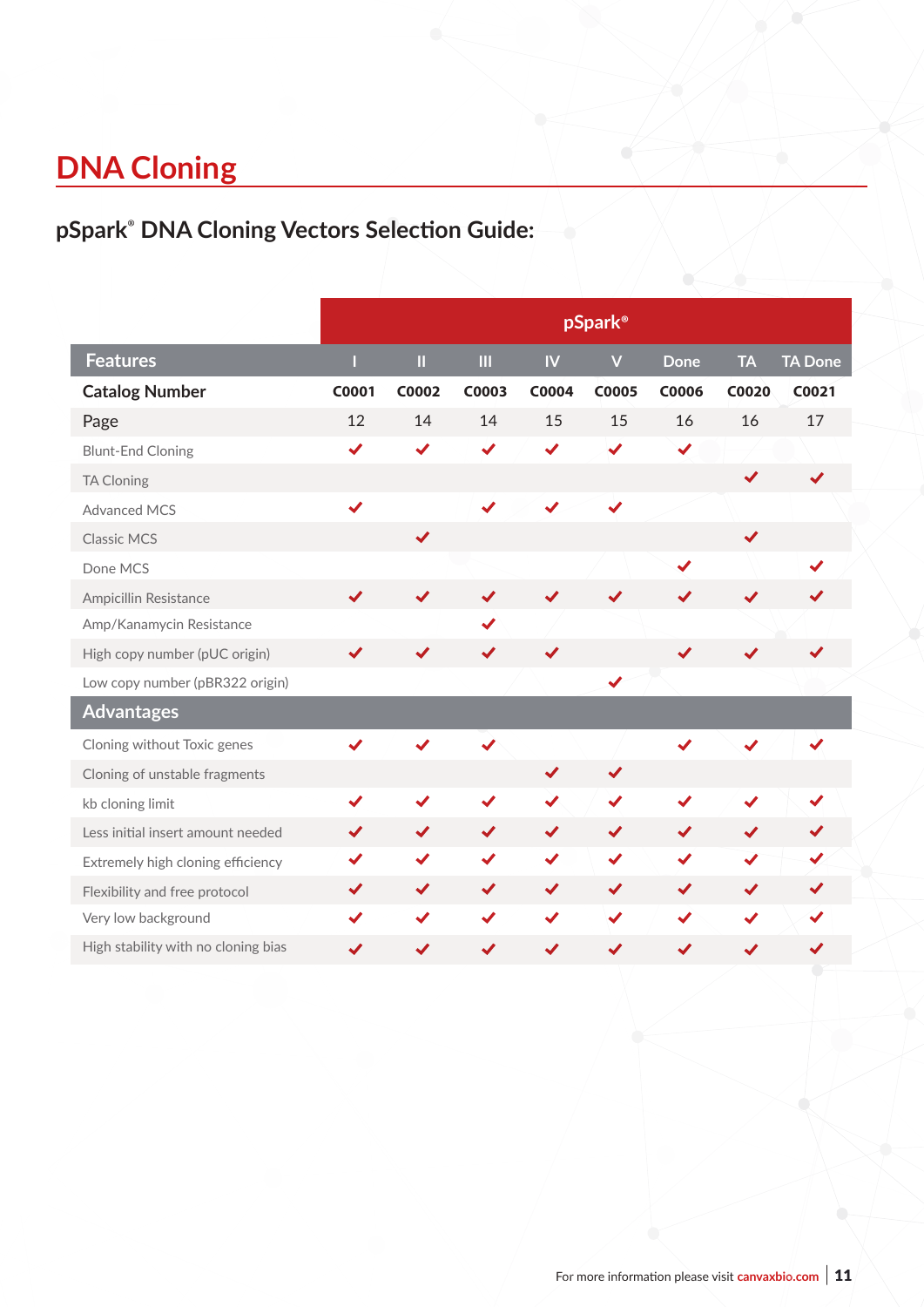# **Blunt-end DNA Cloning Kits**

### **pSpark® I**

**For highly efficient, accurate and robust general cloning from PCR High Fidelity fragments, without the use of toxic genes**



### **Ordering info:**

| Cat No.            | <b>Size</b>      |
|--------------------|------------------|
| $C0001-S$          | $10 \text{ rxn}$ |
| C <sub>0</sub> 001 | $20$ rxn         |

### **Includes for 20 rxn:**

- · 20 µL pSpark**®** I (20 ng/µL)
- · 20 µL T4 DNA Ligase (5U/Weiss)
- · 200 µL T4 DNA Ligase Buffer (5x)
- · 150 µL PEG 6000 (10x) · 5 µL Insert Control 1 kb (20 ng/µL)



### **Related Products:**

- · FastPANGEA™ Long PCR DNA Polymerase (p.106)
- · CVX5α™ Chemically Competent cells (p.18)
- · Custom cloning services (p.140)
- · CleanEasy™ PCR Purification Kit (p.91)
- · PickMutant™ Site-directed Mutagenesis Kit (p.19)
- · FastPANGEA™ High Fidelity DNA Pol. (p.105)
- · Ampicillin (p.126)
- · ITPG (p.19)
- · X-Gal (p.19)

### **Description:**

**pSpark® I** is a highly efficient, accurate and easy-to-use DNA cloning system based on a novel breakthrough technology to generate blunt vectors with a highly cloning efficiency.

The vector is prepared by digestion of pSpark**®** at EcoRV site before treating both ends to prevent vector self-ligation. The end treatment is supported by a exclusive know-how that guarantees a higher cloning efficiency than just dephosphorylated vector.

### **Advantages & Features:**

### **Unprecedented high cloning efficiency:**

- > 2,500 positive colonies expected under optimal conditions.
- **Easy-to-use:** eliminate recombinant screening due to its <1% background, avoiding "suicide" strategies from toxic genes.
- **Time-saving protocol:** no hidden steps such as phosphorylation, just ligation after PCR and transformation.
- **High stability:** eliminates cloning bias or pitfalls. ◆ Powerful: clone from < 1 ng/kb, obtain 5x more positive colonies using 10x less DNA insert.
- **Compatible with blue/white screening.**
- **Great versatility:** compatible with any protocol, proofreading polymerase, competent cells, ligation
- time or primers. ◆ Sensitive: clone from 50 bp insert to up to 14 kb with just 5ng per kb of insert.
- **Eliminates positive selection vector.**
- **High cost-saving:** reduces your cloning costs as no expensive phosphorylated primers are needed.
- **Robust for every DNA size:** just 6.7 ng per kb of insert needed for optimal ligation.



### **Applications:**

- General cloning.
- ◆ Cloning of High Fidelity PCR amplified products.
- ◆ Production of ssDNA.
- Blue/white screening for recombinants.
- **√** *In vitro* transcription from T7/SP6 dual-opposed promoters.

### **Quality control:**

◆ Functionally test using 1.0 kb PCR fragment.

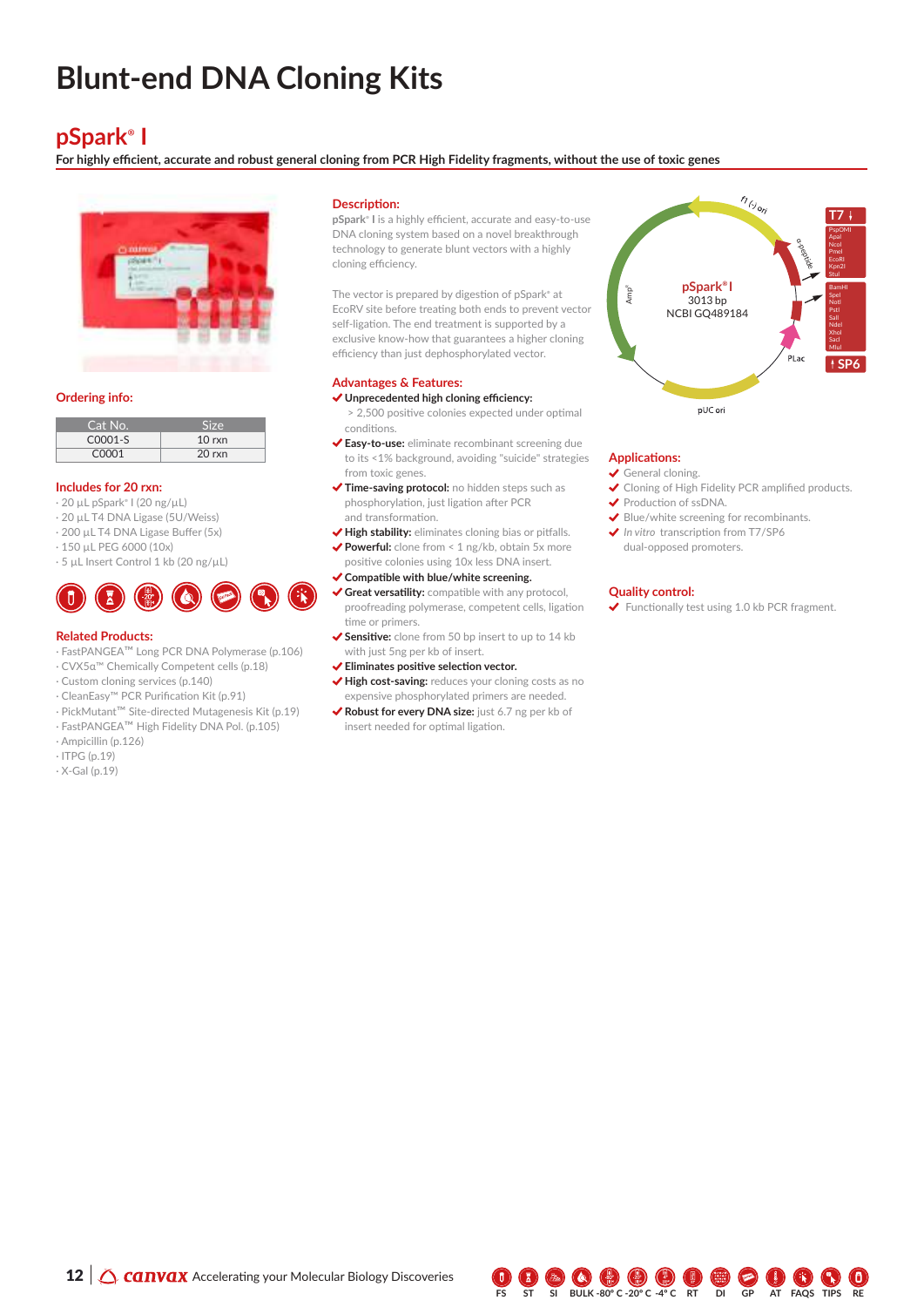### **Comparison with other popular vectors:**

In 2016, Canvax conducted a rigorous study where the efficiency of all pSpark**®** Blunt-end DNA Cloning systems were analyzed in comparison other popular cloning systems, developed almost two decades ago. In this catalog the results of pSpark<sup>®</sup> I compared to Product P and Product T are presented. If you want to review the full white paper, please visit pspark.canvaxbio.com

**Figure 1.1: Efficiency and background**



Cloning efficiency of pSpark**®** I over other popular cloning systems. The cells used had a cloning efficiency of  $2 \times 10^7$  cfu/µg.

As shown in the previous figure, the background for pSpark® I is 0.8%, while in other cases, it is 40% and 20%, respectively. On the other hand, pSpark® I has an efficiency of 300 cfu/μg of DNA Insert, while other products have 13 cfu/μg and 17 cfu/μg of DNA, respectively.





Cloning efficiency using pSpark**®** I with blend polymerase. The 1 kb-insert was amplified with FastPANGEA™ High Fidelity DNA Polymerase MasterMix for cloning with pSpark**®** I and with blend polymerase to clone with Company P. Competent cells had a cloning efficiency of  $2 \times 10^7$  cfu/µg.

Despite the similarity of the results, it is important to highlight that PCR products, obtained with a mix of both DNA polymerases, contain a mixture of molecules with blunt ends and molecules with adenine at the 3´ends in a proportion of 30% and 70%, respectively. Therefore, pSpark**®** I is more robust and versatile than Product P.



Number of positive white colonies obtained after ligation with different ratios of pSpark**®** I vector:insert. The amount of vector was the same in all cases, varying the amount of insert to achieve the vector: insert ratio identified. The background was less than 1%. Competent cells had an efficiency of  $2 \times 10^7$  cfu/μg.

As is described, it allows obtaining a high number of colonies even using < 1 ng of insert as in the 5:1 vector: insert ratio.



pSpark**®** I ligation-determined efficiency in response to different ligation times. Competent cells used had an efficiency of 2 x 10⁷ cfu/μg. Is possible to use pSpark**®** using almost any lab protocol, ligation temperature ( example: 25ºC-RT, 22ºC, 16º or 4ºC ), and it could even tolerate some changes depending on the needs of each cloning task or laboratory resources.

It is necessary to emphasize that with only 5-10 minutes of ligation time, >400-700 positive colonies and a background <1% are obtained.

Colonies



 Efficiency of cloning pSpark**®** I inserts of different sizes using different vector: insert ratios. Inserts were used 0.5 kb, 1kb, 4kb, 7kb and 9kb in the ratios indicated below. Competent cells were  $2 \times 10^7$  cfu/µg DNA. Background was always below 1%.

As is shown, the vector: insert relationship 1:5 is the best with >2,000 positive colonies for inserts equal or < 1kb.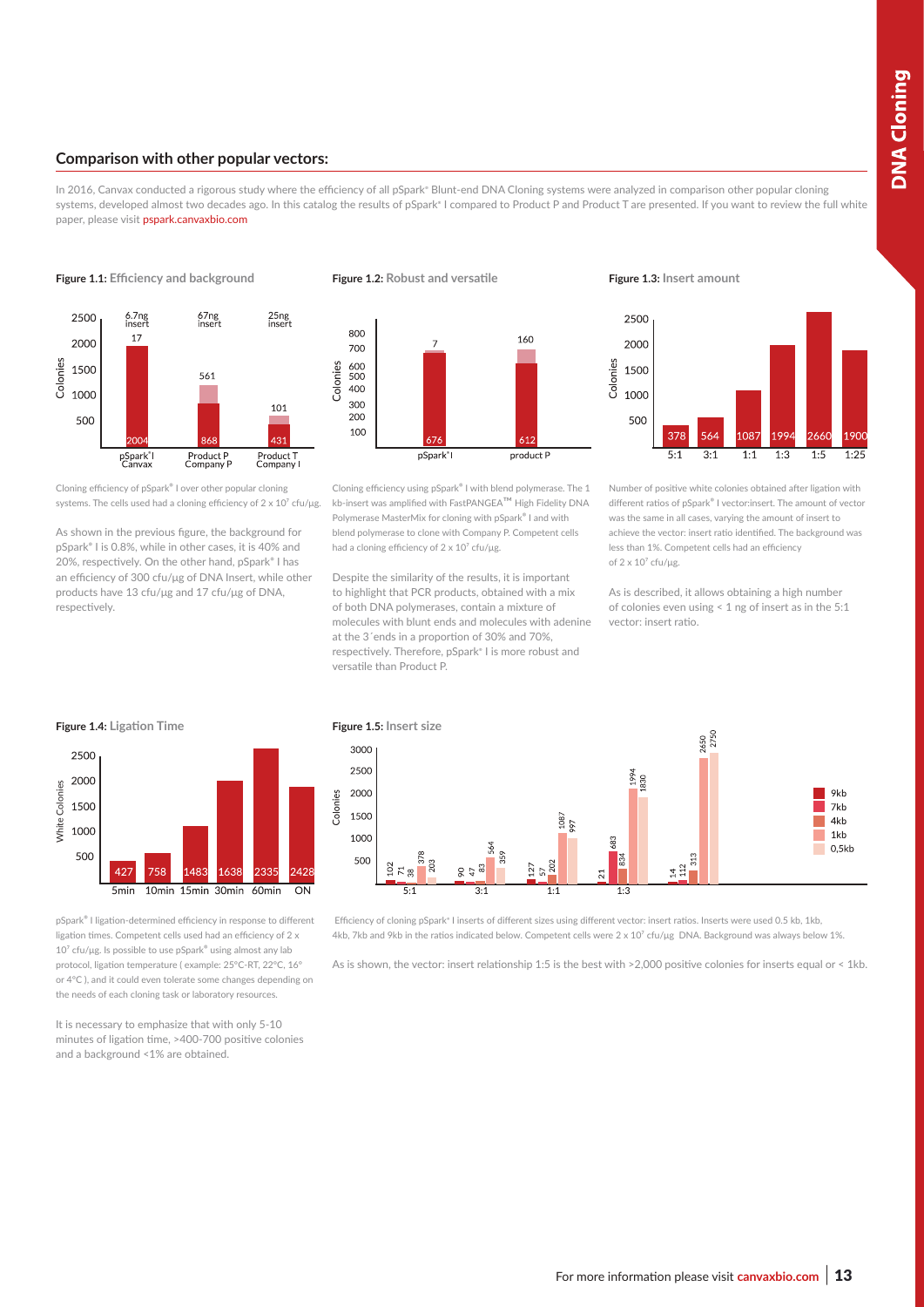## **pSpark® II**

**For highly efficient, accurate and easy general cloning with classical MCS, without the use of toxic genes**

### **Ordering info:**

| Cat No.           | <b>SIZA</b>      |
|-------------------|------------------|
| C0002-S           | $10 \text{ rxn}$ |
| COOO <sub>2</sub> | $20 \text{ rxn}$ |

### **Includes for 20 rxn:**

- · 20 µL pSpark**®** II (20 ng/µL)
- · 20 µL T4 DNA Ligase (5U/Weiss)
- · 200 µL T4 DNA Ligase Buffer (5x)
- · 150 µL PEG 6000 (10x)
- · 5 µL Insert Control 1 kb (20 ng/µL)



### **Related Products:**

- · FastPANGEA™ Long PCR DNA Polymerase (p.106)
- · CVX5α™ Chemically Competent cells (p.18)
- · CleanEasy™ PCR Purification kit (p.91)
- · Custom Cloning services (p.140)
- · BrightMAX™ DNA Ladders (p.116)
- · Ampicillin (p.126)
- · ITPG (p.19)
- $\cdot$  X-Gal (n.19)

### **Description:**

**pSpark® II** is a highly efficient, accurate and easy-to-use DNA cloning system based on a breakthrough technology for cloning blunt ended DNA generated by PCR with a proofreading or High Fidelity DNA Polymerases.

The vector is prepared by digestion of pSpark**®** II at EcoRV site before treating both ends to prevent vector self-ligation. The end treatment is supported by a exclusive know-how that guarantees a higher cloning efficiency than just dephosphorylated vector.

### **Advantages & Features: Applications:**

- **Unprecedented high cloning efficiency:**  > 2,500 positive colonies expected under optimal conditions.
- **Great sensitivity:** over hundreds positive colonies with few nanograms of insert.
- ◆ High stability: eliminates cloning bias or pitfalls. **Time-saving protocol:** no hidden steps such as
- phosphorylation, just ligation after PCR and transformation.
- ◆ Powerful: clone from < 1 ng/kb to up to 14 kb, obtain 4x more positive colonies using 3x less DNA insert.
- **Easy-to-use:** eliminate recombinant screening due to its <1% background, avoiding "suicide" strategies from toxic genes.
- **Great versatility:** compatible with any protocol, proofreading polymerase, competent cells, ligation time or primers.
- **Flexible:** ligation time from 10 minutes to overnight.
- **Robust for every DNA size:** just 6.7 ng per kb of insert needed for optimal ligation.
- **High cost-saving:** reduces your cloning costs as no expensive phosphorylated primers are needed.
- **Eliminates positive selection vector.**



- General cloning.
- ◆ Clone PCR fragments included in a low amount. ◆ Cloning of PCR products amplified with High
- Fidelity Polymerases.
- ◆ Cloning of PCR fragments generated with blend polymerases.
- Production of ssDNA.
- Blue/white screening for recombinants.
- *In vitro* transcription from T7/SP6 dual-opposed promoters.

### **Quality control:**

◆ Functionally test using 1.0 kb PCR fragment.

### **Comparison with other vectors:**

◆ Please visit page 13 to review it.

### **pSpark® III**

**For highly efficient, accurate and easy cloning with Ampicillin and Kanamycin resistance cassettes, without the use of toxic genes** 

### **Ordering info:**

| Cat No. | <b>SIZA</b>      |
|---------|------------------|
| C0003-S | $10$ rxn         |
| C0003   | $20 \text{ rxn}$ |

### **Includes for 20 rxn:**

- · 20 µL pSpark**®** III (20 ng/µL)
- · 20 µL T4 DNA Ligase (5U/Weiss)
- · 200 µL T4 DNA Ligase Buffer (5x)
- · 150 µL PEG 6000 (10x)
- · 5 µL Insert Control 1 kb (20 ng/µL)



### **Related Products:**

- · FastPANGEA™ Long PCR DNA Polymerase (p.106)
- · CVX5α™ Chemically Competent cells (p.18)
- · CleanEasy™ PCR Purification kit (p.91)
- · Custom Cloning services (p.140)
- · PickMutant™ Site-directed Mutagenesis Kit (p.19)
- · FastPANGEA™ High Fidelity DNA Pol. (p.105)
- · ITPG (p.19)
- · X-Gal (p.19)
- · Ampicillin (p.126)
- · Kanamycin (p.126)

### **Description:**

**pSpark® III** is a highly efficient, accurate and easy-to-use DNA cloning system that combines Ampicillin and Kanamycin resistance. Ideal for cloning PCR products amplified from any plasmid vector without the need to gel-purify bands to eliminate the background due to the template vector used for PCR.

### **Advantages & Features:**

#### **Unprecedented high cloning efficiency:**

- > 2,500 positive colonies expected under optimal conditions.
- **Time-saving protocol:** no hidden steps such as phosphorylation, just ligation after PCR and transformation.
- **Powerful:** obtain 5x more positive colonies using 10x less DNA insert.
- **Easy-to-use:** eliminate recombinant screening due to its <1% background, avoiding "suicide" strategies from toxic genes.
- **High stability:** eliminates cloning bias or pitfalls.
- **√ Great versatility:** compatible with any protocol, proofreading polymerase, competent cells, ligation time or primers.
- ◆ Sensitive: clone from 50 bp insert to up to 14 kb with just 5ng per kb of insert.
- **High cost-saving:** reduces your cloning costs as no expensive phosphorylated primers are needed.
- **Eliminates positive selection vector.**



pUC ori

### **Applications:**

- Cloning directly from PCR using plasmid cloned genes as template.
- Unpurified PCR cloning.
- Cloning of high fidelity PCR amplified products.
- Production of ssDNA.
- Blue/white screening for recombinants.
- *In vitro* transcription from T7/SP6 dual-opposed promoters.

### **Quality control:**

◆ Functional test using a 1.0 kb PCR fragment.

#### **Comparison with other vectors :**

 $\blacktriangleright$  Please visit page 13 to review it.



- 
-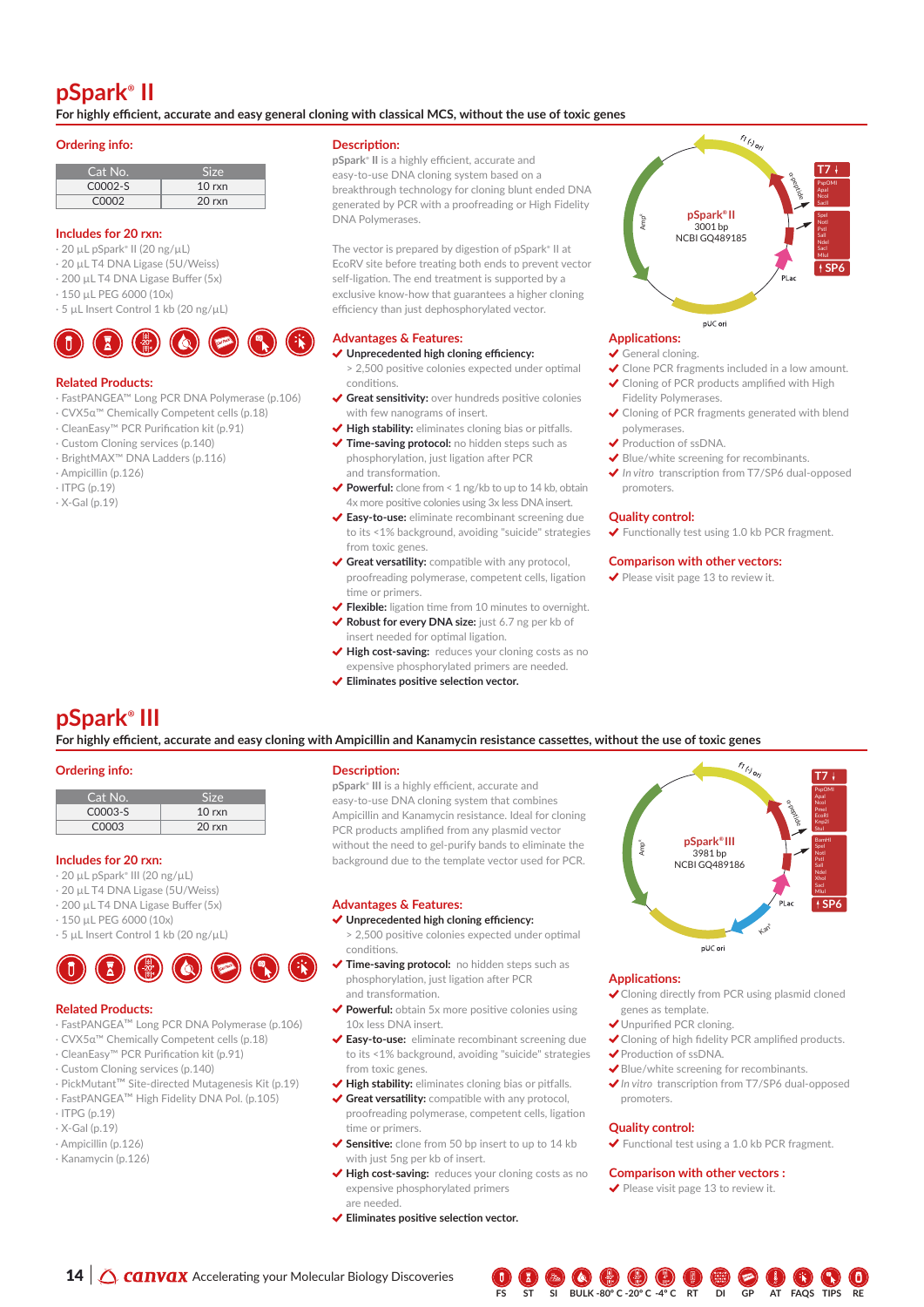## **pSpark® IV**

**For highly efficient, stable and powerful cloning under transcription-free conditions**

### **Ordering info:**

| Cat No.           | <b>Size</b>      |
|-------------------|------------------|
| C0004-S           | $10 \text{ rxn}$ |
| C <sub>0004</sub> | $20 \text{ rxn}$ |

### **Includes for 20 rxn:**

- · 20 µL pSpark**®** IV (20 ng/µL)
- · 20 µL T4 DNA Ligase (5U/Weiss)
- · 200 µL T4 DNA Ligase Buffer (5x)
- · 150 µL PEG 6000 (10x)
- · 5 µL Insert Control 1 kb (20 ng/µL)



### **Related Products:**

- · FastPANGEA™ Long PCR DNA Polymerase (p.106)
- · CVX5α™ Chemically Competent cells (p.18)
- · CleanEasy™ PCR Purification kit (p.91)
- · Custom Cloning services (p.140)
- · BrightMAX™ DNA Ladders (p.116)
- $\cdot$  ITPG (p.19)
- $\cdot$  X-Gal (p.19)
- · Ampicillin (p.126)

### **Description:**

**pSpark® IV** is a highly efficient, accurate and easy-to-use DNA cloning system that exploit its very low background feature for the expression of toxic genes under transcription-free conditions. In this vector, the *lac* promoter has been eliminated and therefore blue/white screening is not allowed (alpha-peptide coding region remains and you can find blue colony). The vector is ideal for cloning genes that produce toxic polypeptides by transcription/ translation.

### **Advantages & Features:**

- **Unprecedented high cloning efficiency:**
- > 2,500 positive colonies expected under optimal conditions.
- **Transcription-free.**
- **Easy-to-use:** eliminate screening of recombinants due to its <1% background.
- ◆ High stability: eliminates cloning bias or pitfalls. ◆ Time-saving protocol: avoids any step required
- after PCR, just 19 minutes from PCR to plating. ◆ Powerful: obtain 5x more positive colonies using 10x less DNA insert.
- **Great versatility:** compatible with any protocol, proofreading polymerase, competent cells, ligation time or primers.
- **Sensitive:** clone from 50 bp insert to up to 14 kb with just 5ng per kb of insert.
- **Cost avoidance:** removes expensive primer phosphorylation use.
- **Eliminates positive selection vector.**



### **Applications:**

- ◆ Cloning of high fidelity PCR amplified products. Production of ssDNA.
- *In vitro* transcription from T7/SP6 dual-opposed
- promoters. ◆ Cloning of toxic genes.

### **Quality control:**

◆ Functional test using a 1.0 kb PCR fragment.

### **Comparison with other vectors :**

 $\blacktriangleright$  Please visit page 13 for a review.

## **pSpark® V**

**For highly efficient, accurate and easy cloning with pBR322 and transcription-free conditions**

### **Ordering info:**

| Cat No. | Size             |
|---------|------------------|
| C0005-S | $10 \text{ rxn}$ |
| C0005   | $20 \text{ rxn}$ |

### **Includes for 20 rxn:**

- · 20 µL pSpark**®** V (20 ng/µL)
- · 20 µL T4 DNA Ligase (5U/Weiss)
- · 200 µL T4 DNA Ligase Buffer (5x)
- · 150 µL PEG 6000 (10x)
- · 5 µL Insert Control 1 kb (20 ng/µL)



### **Related Products:**

- · FastPANGEA™ Long PCR DNA Polymerase (p.106)
- · CVX5α™ Chemically Competent cells (p.18)
- · CleanEasy™ PCR Purification kit (p.91)
- · Custom Cloning services (p.140)
- · ITPG (p.19)
- $\cdot$  X-Gal (n.19)
- · Ampicillin (p.126)

### **Description:**

**pSpark® V** is a highly efficient, accurate and easy-to-use DNA cloning system developed with low copy number, as a help for cloning of inserts with the highers kb. This low copy variant is also transcription-free, for the most demanding cloning tasks. In this vector, the *lac* promoter has been eliminated and therefore blue/white screening is not allowed (alpha-peptide coding region has been truncated).

### **Advantages & Features:**

 **Unprecedented high cloning efficiency:** > 2,500 positive colonies expected under optimal

#### conditions.  **Transcription-free.**

- **Easy-to-use:** eliminate screening of recombinants due to its <1% background.
- ◆ High stability: eliminates cloning bias or pitfalls.  **Time-saving protocol:** avoids any step required
- after PCR, just 19 minutes from PCR to plating.
- ◆ Powerful: obtain 5x more positive colonies using 10x less DNA insert.
- **Great versatility:** compatible with any protocol, proofreading polymerase, competent cells, ligation time or primers.
- ◆ Sensitive: clone from 50 bp insert to up to 14 kb with just 5ng per kb of insert.
- ◆ Optimized: truncated alpha-peptide coding region.  **Cost avoidance:** removes expensive primer
- phosphorylation use.
- **Eliminates positive selection vector.**



### **Applications:**

- ◆ Cloning of toxic genes.
- Cloning of unstable genes, for example genes with repeated sequences.
- ◆ Cloning of high fidelity PCR amplified products. ◆ Production of ssDNA.
- Blue/white screening for recombinants.
- *In vitro* transcription from T7/SP6 dual-opposed promoters.

### **Quality control:**

◆ Functional test using a 1.0 kb PCR fragment.

### **Comparison with other vectors :**

 $\blacktriangleright$  Please visit page 13 for a review.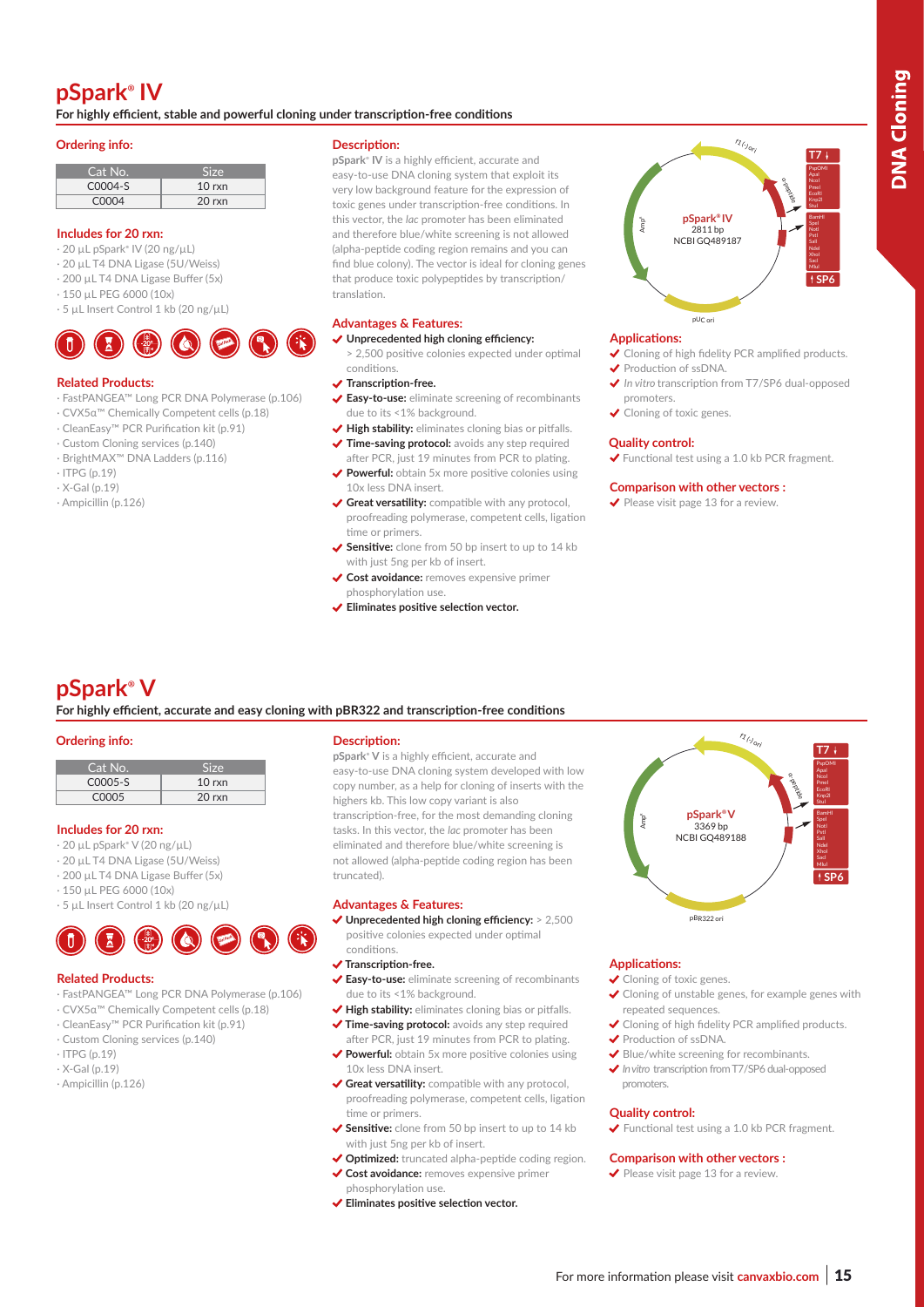### **pSpark® Done**

**For highly efficient, accurate and easy cloning of PCR fragments with EcoRI and NotI flanking the insertion site**

### **Ordering info:**

| Cat No. | Size             |
|---------|------------------|
| C0006-S | $10 \text{ rxn}$ |
| C0006   | $20 \text{ rxn}$ |

### **Includes for 20 rxn:**

- · 20 µL pSpark**®** Done (20 ng/µL)
- · 20 µL T4 DNA Ligase (5U/Weiss)
- · 200 µL T4 DNA Ligase Buffer (5x)
- · 150 µL PEG 6000 (10x)
- · 5 µL Insert Control 1 kb (20 ng/µL)



### **Related Products:**

- · FastPANGEA™ Long PCR DNA Polymerase (p.106)
- · CVX5α™ Chemically Competent cells (p.18)
- · CleanEasy™ PCR Purification kit (p.91)
- · Custom Cloning services (p.140)
- · FastPANGEA™ High Fidelity DNA Polymerase (p.105)
- $\cdot$  ITPG (p.19)
- · X-Gal (p.19)
- · Ampicillin (p.126)

### **Description:**

**pSpark® Done** is a highly efficient, accurate and easy-to-use DNA cloning system designed for cloning of blunt ended DNA with very high efficiency. The MCS of the pSpark**®** Done vector incorporates sequences on either side of the insert that are recognized by the restriction enzymes NotI and EcoRI. This allows the insert DNA to be removed with a single restriction digest using either of these enzymes.

### **Advantages & Features:**

- ◆ Optimized: recognition sites for NotI and EcoRI either side of the insert of cloning point.
- ◆ Flexible: allows removing the desired insert DNA with others restriction digestion.
- ◆ Unprecedented efficiency: > 2,500 positive colonies expected under optimal conditions.
- **Easy-to-use:** eliminate screening of recombinants due to its <1% background.
- **√ Time-saving protocol:** avoids any step required after PCR, just 19 minutes from PCR to plating.
- ◆ **Powerful:** obtain 5x more positive colonies using 10x less DNA insert.
- ◆ High stability: eliminates cloning bias or pitfalls.
- **Great versatility:** compatible with any protocol, proofreading polymerase, competent cells, ligation time or primers.
- ◆ Sensitive: clone from 50 bp insert to up to 14 kb with just 5ng per kb of insert.
- **Eliminates positive selection vector.**
- **Cost avoidance:** removes expensive primer phosphorylation use.
- ◆ Robust for every DNA size: just 6.7 ng per kb of insert needed for optimal ligation.

#### **pSpark® Done** 3016 bp **T7**  $\overline{S}$ Apal Sphl Nco **Not** Sarl **EcoR** Spel **EcoR Not** Sall Sacl Mlul Amp<sup>r</sup>  $f_{7/ \zeta_{\vert_{O_{r}}}}$ PLac α-peptide

### **Applications:**

- ◆ Cloning of high fidelity PCR amplified products. ◆ Production of ssDNA.
- Blue/white screening for recombinants.
- *In vitro* transcription from T7/SP6 dual-opposed promoters.
- ◆ One restriction enzyme allows gene fragment excision.

pUC or

### **Quality control:**

◆ Functionally test using 1.0 kb PCR fragment.

### **Comparison with other vectors :**

 $\blacktriangleright$  Please visit page 13 to review it.

# **TA DNA Cloning Kits**

### **pSpark® TA**

**For efficient, stable and easy cloning of non-proofreading PCR fragments or PCR from blend enzymes**



### **Ordering info:**

| Cat No.        | <b>Size</b>      |
|----------------|------------------|
| $C_{0}020 - S$ | $10 \text{ rxn}$ |
| C0020          | $20 \text{ rxn}$ |

#### **Includes for 20 rxn:**

- · 20 µL pSpark**®** TA DNA Cloning vectors (50 ng/µL)
- · 20 µL T4 DNA Ligase (5U/Weiss)
- · 200 µL T4 DNA Ligase Buffer (5x)
- · 5 µL Insert Control 600 bp (30 ng/µL)



#### **Description:**

**pSpark® TA** is efficient, stable and easy-to-use DNA cloning vector based on an optimized TA technology for cloning single 3'-adenine overhanging DNA. The vectors are prepared by digestion of pSpark**®** TA at EcoRV site and the subsequent addition of a single thymidine at each 3'- end to allow cloning Taq DNA Polymerase amplified DNA fragments. Its exclusive procedure offers greater efficiency and less background of blue colonies than the others TA vectors.

### **Advantages & Features:**

- **Efficient:** >600 white positive colonies expected under optimal conditions.
- **Easy-to-use:** eliminate screening of recombinants due to its <4% background.
- **High stability:** vector without cloning bias due to transcription of toxic genes.
- **Fast protocol:** ligation time from 60 minutes to overnight.
- **Compatible:** with direct cloning of PCR products. **Great versatility.**
- **Cost avoidance:** removes primer phosphorylation.

### **Applications:**

- ◆ Cloning of non-proofreading PCR fragments.
- ◆ Production of ssDNA.
- Blue/white screening for recombinants. *In vitro* transcription from T7/SP6
- dual-opposed promoters.
- 



### **Quality control:**

◆ Functional test using a 600 bpPCR fragment.

### **Related Products:**

- · TruePure™ dNTPs (p.115)
- · Horse-Power™ Taq DNA Polymerase (p.102)
- · CVX5α™ Chemically Competent cells (p.18)
- · Horse-Power™ Red-Taq DNA Polymerase (p.107)
- · Horse-Power™ Green-Taq DNA Polymerase (p.107)
- · CleanEasy™ PCR Purification kit (p.91)
- $\cdot$  ITPG (p.19)
- · X-Gal (p.19)
- · Ampicillin (p.126)

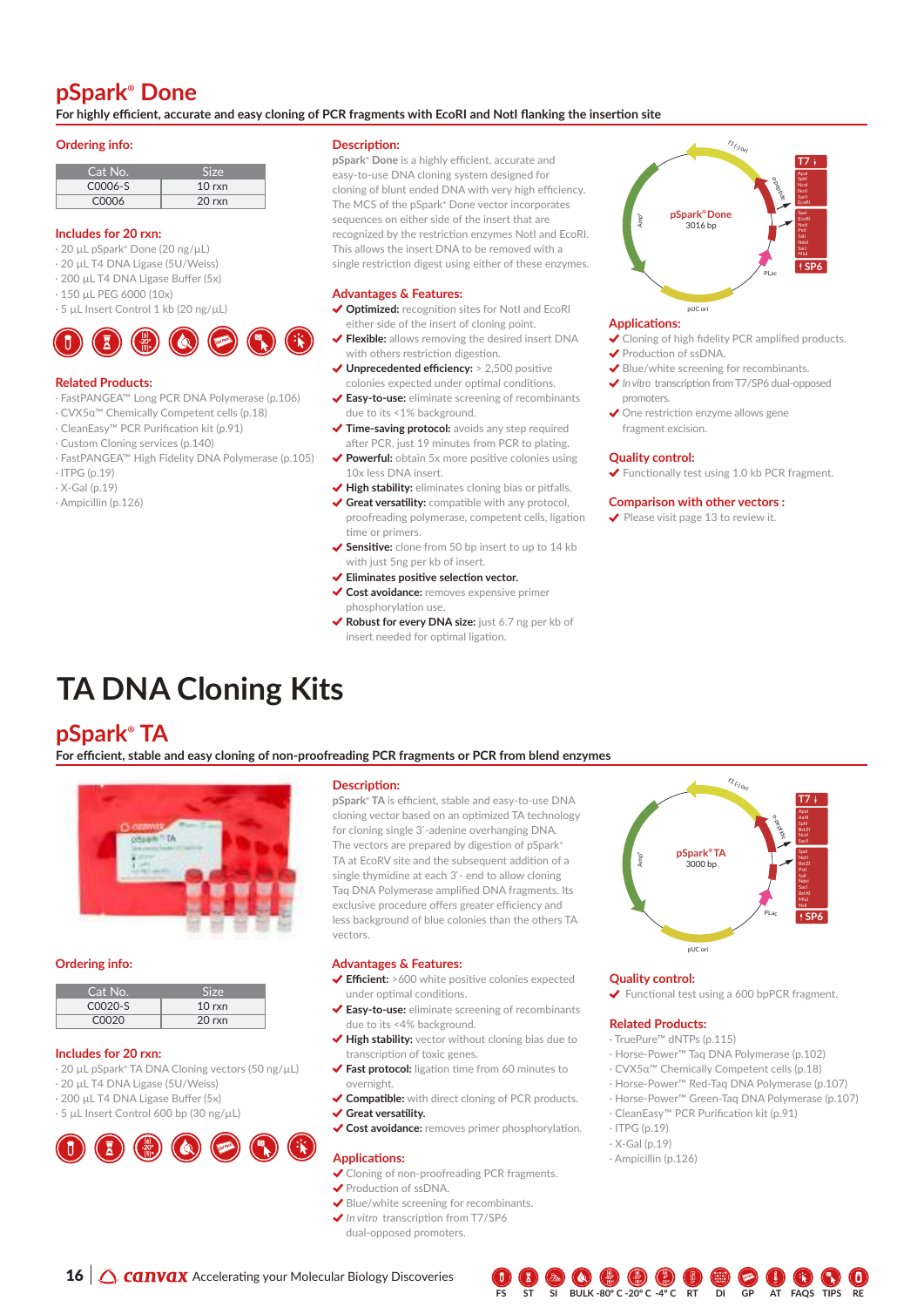### **pSpark® TA Done**

**For efficient, stable and easy cloning of PCR fragments with EcoRI and NotI flanking the insertion site**

### **Ordering info:**

| Cat No. | Size             |
|---------|------------------|
| C0021-S | $10 \text{ rxn}$ |
| 00021   | $20 \text{ rxn}$ |

### **Includes for 20 rxn:**

- · 20 µL pSpark**®** TA Done (50 ng/µL)
- · 20 µL T4 DNA Ligase (5U/Weiss)
- · 200 µL T4 DNA Ligase Buffer (5x)
- · 5 µL Insert Control 600 bp(30 ng/µL)

### **Related Products:**

- · Horse-Power™ Taq DNA Polymerase (p.102)
- · CVX5α™ Chemically Competent cells (p.18)
- · CleanEasy™ PCR Purification kit (p.91)
- $\cdot$  ITPG (p.19)
- · X-Gal (p.19)
- · Ampicillin (p.126)
- · Horse-Power™ Red-Taq DNA Polymerase (p.107)
- · Horse-Power™ Green-Taq DNA Polymerase (p.107)

### **Description:**

**pSpark® TA Done** is efficient, stable and easy-to-use DNA cloning vector based on an improved TA technology that offers all of the advantages of pSpark**®** TA with the added convenience of recognition sites for EcoRI and NotI flanking the insertion site. Thus, several options exist to remove the desired insert DNA with a single restriction digestion.

### **Advantages & Features:**

- ◆ Convenient: recognition sites for EcoRI and NotI flanking the insertion site.
- **Flexible:** allows removing the desired insert DNA with other restriction digestion.
- **Efficient:** >600 white positive colonies expected under optimal conditions.
- ◆ Stable: without cloning bias due to transcription of toxic genes.
- **Easy-to-use:** eliminate screening of recombinants due to its <4% background.
- **Fast protocol:** ligation time from 60 minutes to overnight.
- **Compatible:** with direct cloning of PCR products. **Great versatility:** compatible with any competent cell
- or primer design.
- **Cost avoidance:** removes primer phosphorylation.



### **Applications:**

- ◆ Cloning of non-proofreading PCR fragments. ◆ Production of ssDNA.
- 
- Blue/white screening for recombinants. ◆ In vitro transcription from T7/SP6 dual-opposed promoters.

#### **Quality control:**

◆ Functional test using a 600 bp PCR fragment.

### **pMBL-T™ Vector**

### **Efficient, convenient and fast cloning of DNA fragments with A overhangs**



#### **Ordering info:**

| 'Cat No. |                  |
|----------|------------------|
| COUSU    | $20 \text{ rxn}$ |

### **Includes for 20 rxn:**

- · 20 µL pMBL-T™ Vector (50 ng/µL)
- · 20 µL T4 DNA Ligase (5U/Weiss)
- · 100 µL T4 DNA Ligase Buffer (10x)
- · 5 µL Insert Control 600 bp (30 ng/µL)



#### **Related Products:**

- · Horse-Power™ Taq DNA Polymerase (p.103)
- · T4 DNA Ligase (p.111)
- · CVX5α™ Chemically Competent cells (p.18)
- · Horse-Power™ Red-Taq DNA Polymerase (p.107)
- · Horse-Power™ Green-Taq DNA Polymerase (p.107)
- · CleanEasy™ PCR Purification kit (p.91)
- $\cdot$  ITPG (p.19)
- $\cdot$  X-Gal (p.19)
- · Ampicillin (p.126)

### **Description:**

**pMBL-T™ Vector** DNA Cloning Kit is an efficient, convenient and fast system for the cloning of PCR products. The vector is prepared by cutting pMBL-T<sup>™</sup> vector with EcoRV and adding a 3´ terminal thymidine to both ends. These single 3´-T overhangs at the insertion site greatly improve the efficiency of ligation of a PCR product into the plasmids by preventing recircularization of the vector and providing a compatible overhang for PCR products generated by certain thermostable polymerases such as Horse-Power™ Taq DNA Polymerase.

These polymerases often add a single deoxyadenosine, in a template-independent fashion, to the 3´-ends of the amplified fragments.

### **Advantages & Features:**

- ◆ Highly efficient: > 90% white colonies in a transformation with supplied insert control.
- ◆ Proven performance: > 1,000 recombinant colonies in optimal conditions.
- **Fast and easy protocol:** results from 15 min protocol. ◆ Optimized: improve efficiency of ligation of a PCR
- product into the plasmid.
- **Compatible:** overhang for ligation of PCR products preventing recircularization of the vector.
- ◆ Designed by cutting the vector with EcoRV and adding a 3´ terminal thymidine to both ends.



### **Applications:**

- ◆ Cloning of PCR fragments into DNA
- ◆ Cloning vector.
- Blue/white screening for recombinants.

### **Quality control:**

◆ Functionally test using 600 bp PCR fragment.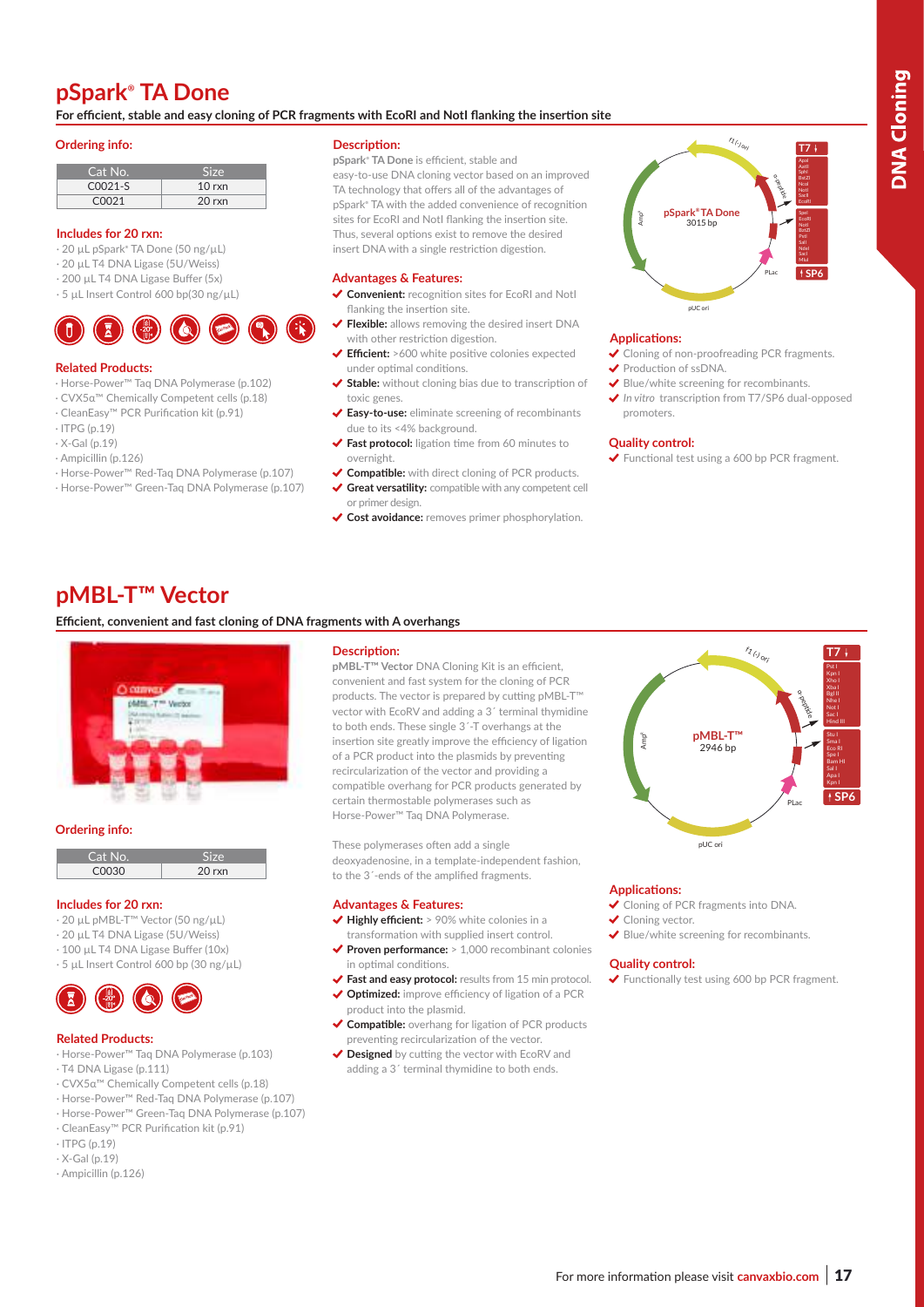# **Universal DNA Cloning Kit**

### **pSpark® Universal DNA Cloning kit**

### **Highly efficient, robust and easy-to-use system compatible with Blunt and TA DNA cloning**

### **Ordering info:**

| Cat No.           |          |
|-------------------|----------|
| C <sub>0019</sub> | $20$ rxn |

### **Includes for 20 rxn:**

- · 20 µL pSpark**®** II (20 ng/µL)
- · 20 µL pSpark**®** TA DNA Cloning vector (50 ng/µL)
- · 20 µL T4 DNA Ligase (5U/Weiss)
- · 200 µL T4 DNA Ligase Buffer (5x)
- · 150 µL PEG 6000 (10x)
- · 5 µL Insert Control 1 kb (20 ng/µL)
- · 5 µL Insert Control 600 bp (30 ng/µL)

### **Related Products:**

- · pSpark**®** II DNA Cloning vector (p.14)
- · pSpark**®** TA DNA Cloning vector (p.17)
- · FastPANGEA™ Long PCR DNA Polymerase (p.106)
- · Horse-Power™ Taq DNA Polymerase (p.103)
- · CVX5α™ Chemically Competent cells (p.18)
- · CleanEasy™ PCR Purification kit (p.91)
- · ITPG (p.19)
- $\cdot$  X-Gal (n.19)
- · Ampicillin (p.126)

### **Description:**

**pSpark® Universal** is a highly efficient, accurate and easy-to-use DNA cloning kit ideal for a broad range of PCR fragments cloning applications. There is a range of DNA polymerases available that do not generate PCR products with identical ends: proofreading DNA polymerases leave blunt ends while blends of polymerases and non-proofreading DNA polymerases leaves 3´A overhangs. Therefore, it is necessary to employ different vectors to clone both kinds of PCR fragments.

pSpark**®** Universal DNA cloning kit has been designed to save time, looking for a kit for several cloning scenarios. It is mainly composed of two cloning vectors which allow blunt or TA DNA cloning. For blunt DNA cloning and TA DNA cloning, pSpark**®** II DNA cloning vector and pSpark**®** TA DNA cloning vector, respectively, are included.

### **Advantages & Features:**

- **Compatible with Blunt and TA DNA cloning:** it is composed by pSpark**®** II (p.14) and pSpark**®** TA DNA cloning vector (p.16).
- **Convenient:** ideal for a broad range of PCR
- fragments cloning applications. **Versatile:** compatible with any DNA polymerase.

### **Applications:**

- Cloning of high fidelity PCR amplified products into pSpark**®** II Blunt DNA cloning vector.
- ◆ Cloning of non-proofreading PCR fragments into pSpark**®** TA DNA Cloning vector.
- Production of ssDNA.
- *In vitro* transcription from T7/SP6 dual-opposed promoters.

### **Quality control:**

◆ Functionally test using 1.0 kb PCR fragment (pSpark<sup>®</sup> II) and 600 bp PCR fragment (pSpark**®** TA).

# **Chemically Competent Cells**

### **CVX5α™ (1 x 107 CFU/µg)**

**Versatile, convenient and cost-effective solution for routine subcloning procedures**



### **Ordering info:**

| Cat No.            | Size                |
|--------------------|---------------------|
| C <sub>0031</sub>  | 40 rxn (4 x 500 μl) |
| C <sub>00</sub> 32 | 40 rxn (40 x 50 ul) |
| C <sub>0033</sub>  | 90 rxn (9 x 500 μl) |

### **Includes for 40 rxn:**

- · 2,000 µl CVX5α™ (1 x 107 CFU/µg)
- · 10 µl pUC18 Transformation Control Plasmid (10 ng / µl)
- · 50 mL SOC Medium
- · Dry ice



### **Description:**

**CVX5α™ Chemically** competent cells are a versatile, convenient and cost-effective solution for routine subcloning procedures or any application where the starting DNA is not limiting.

CVX5α™ are calcium chloride-treated to facilitate attachment of the plasmid DNA to the competent cell membrane.

### **Advantages & Features:**

- **Versatile:** proven performance for high-efficiency transformation in a wide variety of applications.
- **Convenient:** ideal for routine.
- **Compatible:** with blue/white screening of colonies on bacterial plates containing Bluo-gal or X-gal.
- **Cost avoidance:** dry ice free of charge.

### **CVX5α™ Genotype:**

 $F -$ , gyrA96, recA1, endA1, thi1, hsdR17 (rK - mK +), deoR, supE44, Δ (*lacZ*YA-argF) U169 Ф80*lacZ*ΔM15.

### **Applications:**

 Routine cloning and subcloning of genes into plasmid vectors.

### **Quality control:**

- Each lot of competent cells is tested to verify transformation efficiencies using 100 pg pUC18 supercoiled DNA and the recommended protocol.
- ◆ Under these conditions, transformation efficiency will be  $\geq 1 \times 10^7$  cfu/μg pUC18.
- $\blacktriangleright$  Transformation efficiency is defined as the number of colony forming units (cfu) produced by transforming 1 μg of plasmid (3 kb) into a given volume of competent cells.

### **Note:**

Optimal competence for cloning but it is not enough for the generation of cDNA libraries.

### **Related Products:**

- · pSpark**®** Blunt-end DNA Cloning vectors (p.12)
- · pSpark**®** TA DNA Cloning vectors (p.16)
- · pOnebyOne™ Mammalian Expression vectors (p.22)
- · pColiExpress™ Glue Enzyme kits (p.34)
- · Custom Cloning services (p.140)